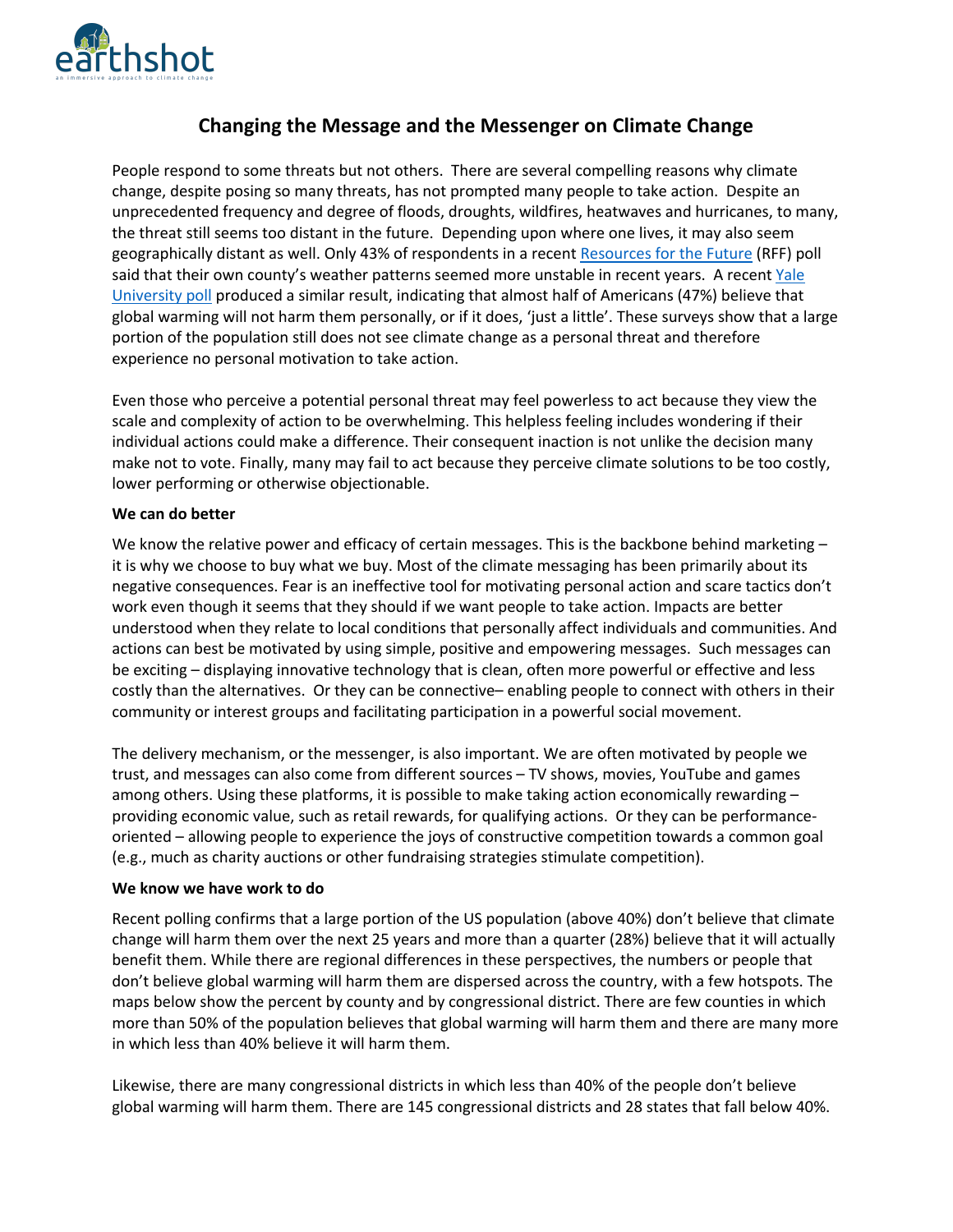

Even though these districts and states represent less than 25% of the U.S. population, they are represented by one-third of the representatives in the House and 56 of the 100 Senators. If people don't believe climate change will harm them, they won't take action, nor will they pressure their representatives to do anything.

# Estimated % of adults who think global warming will harm them personally (43%), 2020



# Estimated % of adults who think global warming will harm them personally (43%), 2020